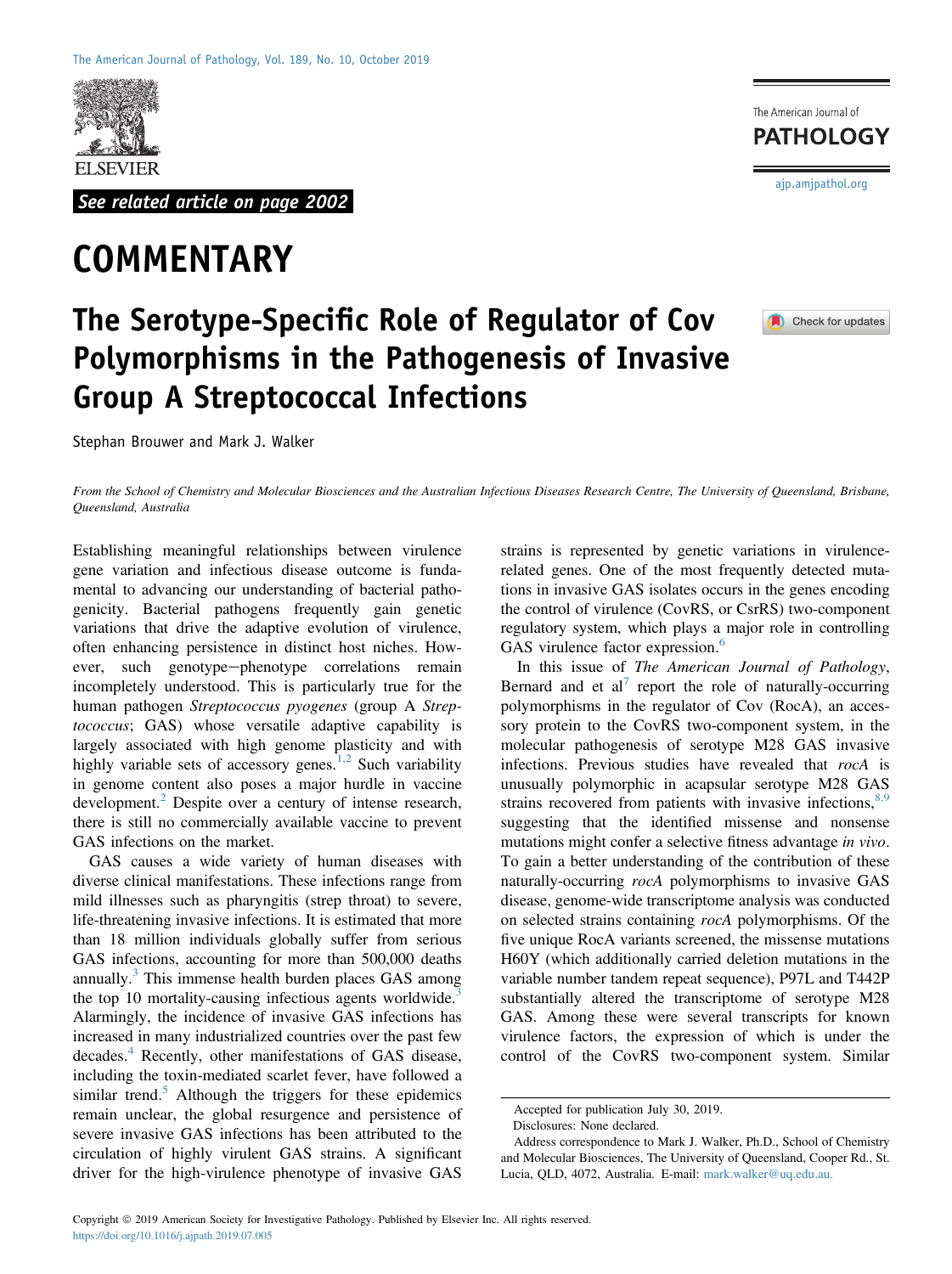expression patterns were observed in an isogenic  $\Delta roch$ deletion mutant strain, suggesting important roles for these residues in RocA function. Of these rocA deletion-like mutations, the T442P RocA variant is of particular interest as it is located in the putative non-functional histidine kinase ATPase domain of RocA. Remarkably, multiple isolates independently developed this mutation during human invasive infections, indicating a significant contribution to increased virulence of serotype M28 GAS in vivo. This was confirmed in murine and nonhuman primate models of necrotizing myositis, where serotype M28 GAS displayed significantly increased virulence due to mutation at amino acid position 442.

Naturally-occurring polymorphisms in rocA have been reported in other GAS M protein serotypes from both invasive and noninvasive infections,  $10-15$  $10-15$  $10-15$  often resulting in protein truncation and altered expression of GAS virulence genes. For example, GAS isolates of serotype M18 are uniformly *rocA* mutants, which results in the unique, highly encapsulated phenotype of this serotype.<sup>[16](#page-2-0)</sup> On the whole, the empirical evidence points to a key role for RocA in GAS molecular pathogenesis and suggests that rocA polymorphisms are frequently selected during host infection. Yet the precise mechanistic mode of action of RocA has not been fully elucidated. Acting as an upstream regulator of CovR, RocA is hypothesized to be a pseudokinase affecting CovR phosphorylation and downstream regulatory activity in a CovS-dependent manner.<sup>[15,17](#page-2-1)</sup> Very recent experimental evidence demonstrates that RocA directly binds to and interacts with CovS in the streptococcal cell membrane to increase the kinase activity of CovS. The amino-terminal transmembrane domains of RocA were shown to be essential for intramembrane heterodimerization with  $CovS<sup>18</sup>$  $CovS<sup>18</sup>$  $CovS<sup>18</sup>$  In serotype M1 GAS, these transmembrane domains were also critical for RocA function.<sup>[15,18](#page-2-1)</sup> Results of the present study support this view, by highlighting an essential role for the transmembrane domain residues H60 and P97 in the regulatory activity of RocA in serotype M28 GAS.<sup>[7](#page-1-6)</sup> The unexpected functional consequences of a missense mutation in the C-terminal histidine kinase ATPase domain, however, question the assumption that this domain is non-functional in RocA. Interestingly, the functional requirement of this domain is not restricted to serotype M28 GAS. Previous studies showed that serotype M3 GAS isolates exhibit increased capsule expression due to the presence of frameshift mutations in the hypothetical histidine kinase ATPase domain, resulting in a truncated protein. $10,11$  The latest evidence indicates that the cytoplasmic domains play an important structural, non-enzymatic role in RocA function, facilitating homodimerization of RocA which is necessary for functional interaction with CovS.<sup>[18](#page-2-2)</sup> Interestingly, the serotype-specific RocA truncation in M3 isolates caused RocA aggregation, which is hypothesized to impair RocA-CovS interaction.[18](#page-2-2) This observation raises the possibility that the M28-specific T442P polymorphism reported in the current study is similarly affecting RocA

oligomerization.[7](#page-1-6) Based on findings of these recent studies, it is likely that residue T442 might be involved in important intermolecular interactions critical to RocA dimerization and for maintaining RocA function. Further research is needed to refine the structural and functional basis for the serotype-specific phenotype variations mediated by RocA.

The high frequency of mutations in regulator-encoding genes is a driving force in the phenotypic heterogeneity of pathogenic bacteria. In GAS, the stand-alone regulator of protease B (RopB, or Rgg), the multigene regulator in GAS (Mga) and the CovRS two-component regulatory system have been identified as hot-spots for mutation.<sup>[19](#page-2-3)</sup> Bernard et al<sup>[7](#page-1-6)</sup> also found a number of polymorphisms in genes of these regulators alongside rocA mutations in the collection of M28 isolates analyzed in this work. Polymorphisms in multiple regulator genes are likely to provide another additional layer of complexity to virulence gene regulation and illustrate the importance of understanding how genetic variations drive infection-niche tropism in GAS.

## <span id="page-1-0"></span>**References** References

- <span id="page-1-1"></span>1. [Bao YJ, Shapiro BJ, Lee SW, Ploplis VA, Castellino FJ: Phenotypic](http://refhub.elsevier.com/S0002-9440(19)30661-3/sref1) [differentiation of Streptococcus pyogenes populations is induced by](http://refhub.elsevier.com/S0002-9440(19)30661-3/sref1) recombination-driven gene-specifi[c sweeps. Sci Rep 2016, 6:36644](http://refhub.elsevier.com/S0002-9440(19)30661-3/sref1)
- <span id="page-1-2"></span>2. [Davies MR, McIntyre L, Mutreja A, Lacey JA, Lees JA, Towers RJ,](http://refhub.elsevier.com/S0002-9440(19)30661-3/sref2) [et al: Atlas of group A streptococcal vaccine candidates compiled using](http://refhub.elsevier.com/S0002-9440(19)30661-3/sref2) large-scale comparative genomics. Nat Genet  $2019$ ,  $51:1035-1043$  $51:1035-1043$
- <span id="page-1-3"></span>3. [Ralph AP, Carapetis JR: Group A streptococcal diseases and their](http://refhub.elsevier.com/S0002-9440(19)30661-3/sref3) [global burden. Curr Top Microbiol Immunol 2013, 368:1](http://refhub.elsevier.com/S0002-9440(19)30661-3/sref3)-[27](http://refhub.elsevier.com/S0002-9440(19)30661-3/sref3)
- <span id="page-1-4"></span>4. [Efstratiou A: Group A streptococci in the 1990s. J Antimicrob Che](http://refhub.elsevier.com/S0002-9440(19)30661-3/sref4)[mother 2000, 45 Suppl:3](http://refhub.elsevier.com/S0002-9440(19)30661-3/sref4)-[12](http://refhub.elsevier.com/S0002-9440(19)30661-3/sref4)
- <span id="page-1-5"></span>5. [Walker MJ, Brouwer S: Scarlet fever makes a comeback. Lancet Infect](http://refhub.elsevier.com/S0002-9440(19)30661-3/sref5) [Dis 2018, 18:128](http://refhub.elsevier.com/S0002-9440(19)30661-3/sref5)-[129](http://refhub.elsevier.com/S0002-9440(19)30661-3/sref5)
- 6. [Ikebe T, Ato M, Matsumura T, Hasegawa H, Sata T, Kobayashi K,](http://refhub.elsevier.com/S0002-9440(19)30661-3/sref6) [Watanabe H: Highly frequent mutations in negative regulators of](http://refhub.elsevier.com/S0002-9440(19)30661-3/sref6) [multiple virulence genes in group A streptococcal toxic shock syn](http://refhub.elsevier.com/S0002-9440(19)30661-3/sref6)[drome isolates. PLoS Pathog 2010, 6:e1000832](http://refhub.elsevier.com/S0002-9440(19)30661-3/sref6)
- <span id="page-1-6"></span>7. [Bernard PE, Kachroo P, Eraso JM, Zhu L, Madry JE, Linson SE,](http://refhub.elsevier.com/S0002-9440(19)30661-3/sref7) [Saavedra MO, Cantu C, Musser JM, Olsen RJ: Polymorphisms in](http://refhub.elsevier.com/S0002-9440(19)30661-3/sref7) [RocA contribute to the molecular pathogenesis of serotype M28 group](http://refhub.elsevier.com/S0002-9440(19)30661-3/sref7) [A Streptococcus. Am J Pathol 2019, 189:2002](http://refhub.elsevier.com/S0002-9440(19)30661-3/sref7)-[2018](http://refhub.elsevier.com/S0002-9440(19)30661-3/sref7)
- <span id="page-1-7"></span>8. [Bernard PE, Kachroo P, Zhu L, Beres SB, Eraso JM, Kajani Z,](http://refhub.elsevier.com/S0002-9440(19)30661-3/sref8) [Long SW, Musser JM, Olsen RJ: RocA has serotype-speci](http://refhub.elsevier.com/S0002-9440(19)30661-3/sref8)fic gene [regulatory and pathogenesis activities in serotype M28 group A](http://refhub.elsevier.com/S0002-9440(19)30661-3/sref8) [Streptococcus. Infect Immun 2018, 86:e00467-18](http://refhub.elsevier.com/S0002-9440(19)30661-3/sref8)
- 9. [Kachroo P, Eraso JM, Beres SB, Olsen RJ, Zhu L, Nasser W,](http://refhub.elsevier.com/S0002-9440(19)30661-3/sref9) [Bernard PE, Cantu CC, Saavedra MO, Arredondo MJ, Strope B, Do H,](http://refhub.elsevier.com/S0002-9440(19)30661-3/sref9) [Kumaraswami M, Vuopio J, Grondahl-Yli-Hannuksela K,](http://refhub.elsevier.com/S0002-9440(19)30661-3/sref9) [Kristinsson KG, Gottfredsson M, Pesonen M, Pensar J, Davenport ER,](http://refhub.elsevier.com/S0002-9440(19)30661-3/sref9) [Clark AG, Corander J, Caugant DA, Gaini S, Magnussen MD,](http://refhub.elsevier.com/S0002-9440(19)30661-3/sref9) [Kubiak SL, Nguyen HAT, Long SW, Porter AR, DeLeo FR,](http://refhub.elsevier.com/S0002-9440(19)30661-3/sref9) [Musser JM: Integrated analysis of population genomics, tran](http://refhub.elsevier.com/S0002-9440(19)30661-3/sref9)[scriptomics and virulence provides novel insights into Streptococcus](http://refhub.elsevier.com/S0002-9440(19)30661-3/sref9) [pyogenes pathogenesis. Nat Genet 2019, 51:548](http://refhub.elsevier.com/S0002-9440(19)30661-3/sref9)-[559](http://refhub.elsevier.com/S0002-9440(19)30661-3/sref9)
- <span id="page-1-8"></span>10. [Lynskey NN, Turner CE, Heng LS, Sriskandan S: A truncation in the](http://refhub.elsevier.com/S0002-9440(19)30661-3/sref10) [regulator RocA underlies heightened capsule expression in serotype](http://refhub.elsevier.com/S0002-9440(19)30661-3/sref10) [M3 group A streptococci. Infect Immun 2015, 83:1732](http://refhub.elsevier.com/S0002-9440(19)30661-3/sref10)-[1733](http://refhub.elsevier.com/S0002-9440(19)30661-3/sref10)
- 11. Miller EW, Pfl[ughoeft KJ, Sumby P: Reply to](http://refhub.elsevier.com/S0002-9440(19)30661-3/sref11) "A truncation in the [regulator RocA underlies heightened capsule expression in serotype](http://refhub.elsevier.com/S0002-9440(19)30661-3/sref11) M3 group A streptococci"[. Infect Immun 2015, 83:1734](http://refhub.elsevier.com/S0002-9440(19)30661-3/sref11)